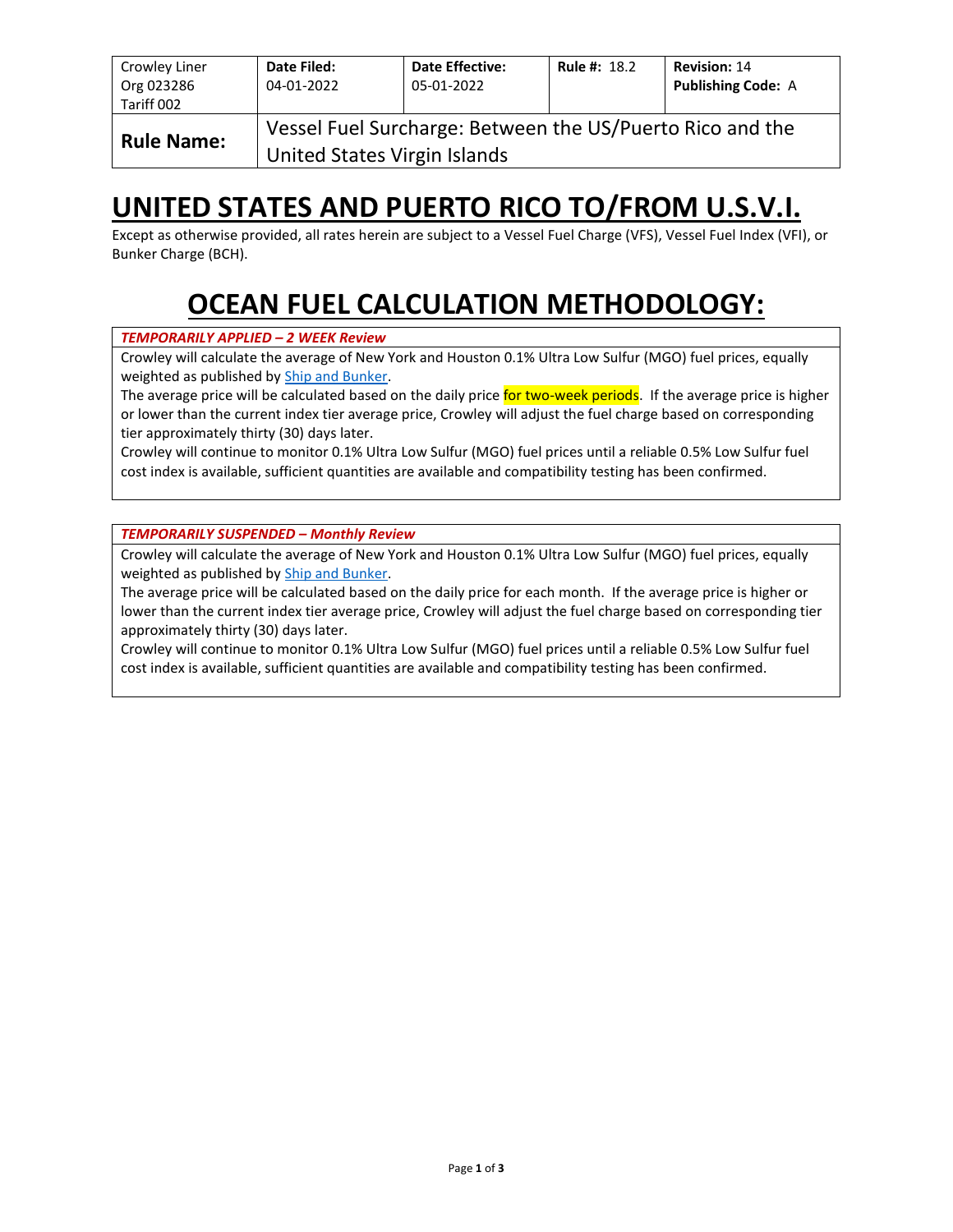| Crowley Liner<br>Org 023286<br>Tariff 002 | Date Filed:<br>04-01-2022    | <b>Date Effective:</b><br>05-01-2022                      | <b>Rule #: 18.2</b> | <b>Revision: 14</b><br><b>Publishing Code: A</b> |
|-------------------------------------------|------------------------------|-----------------------------------------------------------|---------------------|--------------------------------------------------|
| <b>Rule Name:</b>                         | United States Virgin Islands | Vessel Fuel Surcharge: Between the US/Puerto Rico and the |                     |                                                  |

### **Bunker Charge (BCH)**

**All tariff and contract rates will be subject to a Bunker Charge (BCH) charge as outlined below:**

- All shipments between U.S. and U.S.V.I
- All shipments between Puerto Rico and U.S.V.I

|  | 20'Dry   20'RE   40'Dry   40'NOR   40'RE   45'Dry   45'RE   53'                                |  |  | NIT VEH |  |
|--|------------------------------------------------------------------------------------------------|--|--|---------|--|
|  | ∣ \$450   \$720   \$900   \$900  \$1,440  \$1,042  \$1,582  \$1,222  \$900  \$190 <sub>।</sub> |  |  |         |  |

|              | <b>Price Range - Per</b><br><b>Metric Ton</b> | <b>BUNKER CHARGE TABLE</b> |               |         |                |               |         |               |         |            |                 |
|--------------|-----------------------------------------------|----------------------------|---------------|---------|----------------|---------------|---------|---------------|---------|------------|-----------------|
| <b>Start</b> | End                                           | 20'                        | <b>20' RE</b> | 40'     | <b>40' NOR</b> | <b>40' RE</b> | 45'     | <b>45' RE</b> | 53'     | <b>NIT</b> | <b>Vehicles</b> |
| \$0          | \$499                                         | \$100                      | \$160         | \$200   | \$200          | \$320         | \$230   | \$350         | \$270   | \$200      | \$50            |
| \$500        | \$549                                         | \$125                      | \$200         | \$250   | \$250          | \$400         | \$288   | \$438         | \$338   | \$250      | \$60            |
| \$550        | \$599                                         | \$150                      | \$240         | \$300   | \$300          | \$480         | \$346   | \$526         | \$406   | \$300      | \$70            |
| \$600        | \$649                                         | \$175                      | \$280         | \$350   | \$350          | \$560         | \$404   | \$614         | \$474   | \$350      | \$80            |
| \$650        | \$699                                         | \$200                      | \$320         | \$400   | \$400          | \$640         | \$462   | \$702         | \$542   | \$400      | \$90            |
| \$700        | \$749                                         | \$225                      | \$360         | \$450   | \$450          | \$720         | \$520   | \$790         | \$610   | \$450      | \$100           |
| \$750        | \$799                                         | \$250                      | \$400         | \$500   | \$500          | \$800         | \$578   | \$878         | \$678   | \$500      | \$110           |
| \$800        | \$849                                         | \$275                      | \$440         | \$550   | \$550          | \$880         | \$636   | \$966         | \$746   | \$550      | \$120           |
| \$850        | \$899                                         | \$300                      | \$480         | \$600   | \$600          | \$960         | \$694   | \$1,054       | \$814   | \$600      | \$130           |
| \$900        | \$949                                         | \$325                      | \$520         | \$650   | \$650          | \$1,040       | \$752   | \$1,142       | \$882   | \$650      | \$140           |
| \$950        | \$999                                         | \$350                      | \$560         | \$700   | \$700          | \$1,120       | \$810   | \$1,230       | \$950   | \$700      | \$150           |
| \$1,000      | \$1,049                                       | \$375                      | \$600         | \$750   | \$750          | \$1,200       | \$868   | \$1,318       | \$1,018 | \$750      | \$160           |
| \$1,050      | \$1,099                                       | \$400                      | \$640         | \$800   | \$800          | \$1,280       | \$926   | \$1,406       | \$1,086 | \$800      | \$170           |
| \$1,100      | \$1,149                                       | \$425                      | \$680         | \$850   | \$850          | \$1,360       | \$984   | \$1,494       | \$1,154 | \$850      | \$180           |
| \$1,150      | \$1,199                                       | \$450                      | \$720         | \$900   | \$900          | \$1,440       | \$1,042 | \$1,582       | \$1,222 | \$900      | \$190           |
| \$1,200      | \$1,249                                       | \$475                      | \$760         | \$950   | \$950          | \$1,520       | \$1,100 | \$1,670       | \$1,290 | \$950      | \$200           |
| \$1,250      | \$1,299                                       | \$500                      | \$800         | \$1,000 | \$1,000        | \$1,600       | \$1,158 | \$1,758       | \$1,358 | \$1,000    | \$210           |
| \$1,300      | \$1,349                                       | \$525                      | \$840         | \$1,050 | \$1,050        | \$1,680       | \$1,216 | \$1,846       | \$1,426 | \$1,050    | \$220           |
| \$1,350      | \$1,399                                       | \$550                      | \$880         | \$1,100 | \$1,100        | \$1,760       | \$1,274 | \$1,934       | \$1,494 | \$1,100    | \$230           |

*\*\*Abbreviated scale. Will continue past \$1399 MT*